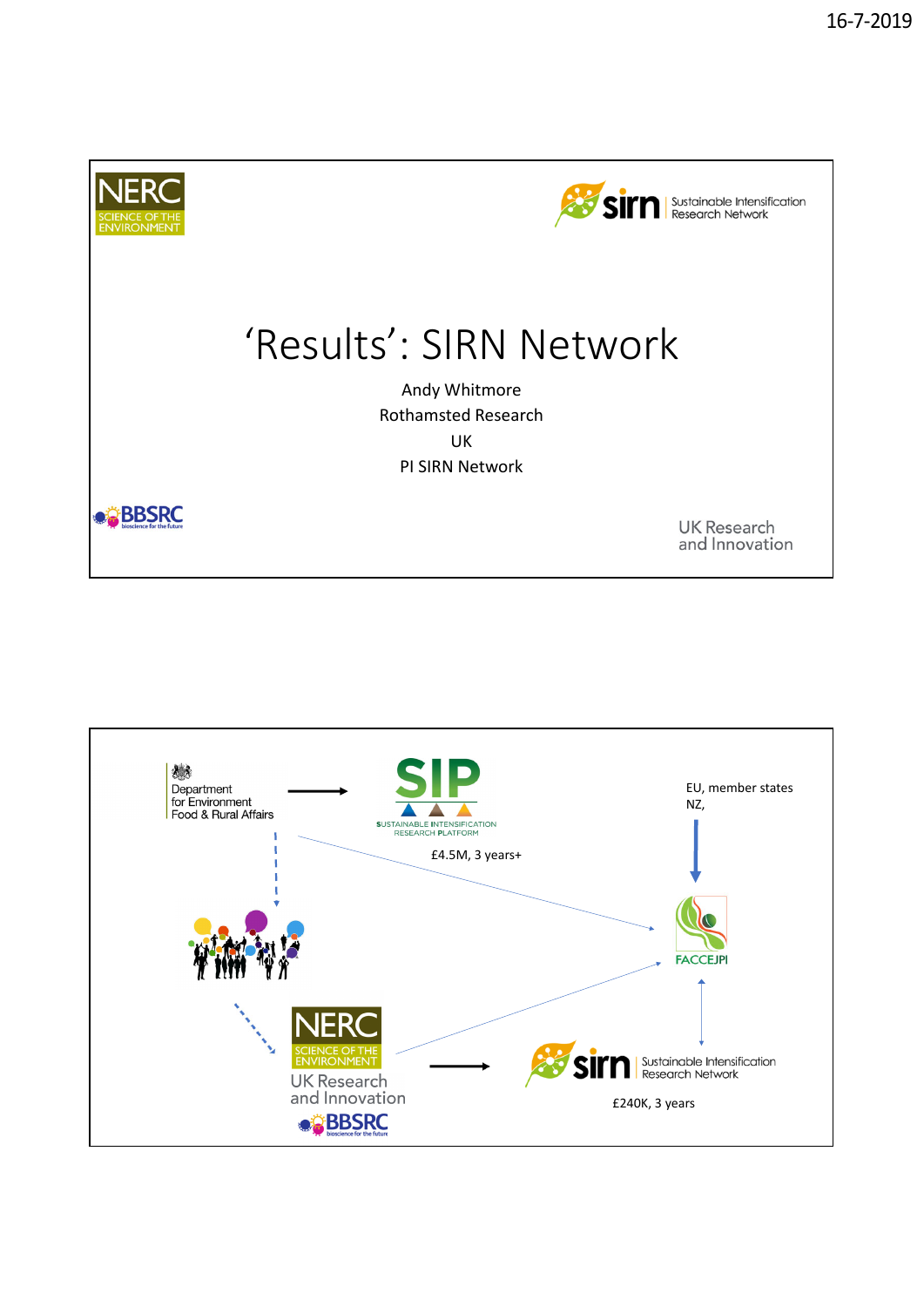#### **SIRN aims to consolidate systems‐approach research in the UK with the following objectives**:

**Objective 1:** To develop new research questions and new ways of approaching the challenges of SI

*Objective 2:* To identify UK research strengths, priorities and gaps (taking account of their wider international context)

*Objective 3*: To develop future research agendas to inform funders and stakeholders of emerging scientific opportunities

*Objective 4:* To engage stakeholders to improve researchers' understanding of user needs and inform the framing of research questions

*Objective 5:* To facilitate sharing and coordination of capacities and resources of expertise, facilities and data thought workshops, training courses, inter‐laboratory exchanges and so on

*Objective 6:* To encourage links with other related UK and, where appropriated, international activities (for example, aspects of other relevant networks; the Global Food Security interdisciplinary research programme on Resilience of the UK food system in a global context, Defra's Sustainable Intensification Platform and so on)

**Objective 7:** To promote, disseminate and connect activities in SI research, and stimulate new ones

*Objective 8:* To provide a community point of contact for researchers, stakeholders and funding agencies



Sustainable Intensification Research Network

**Objective 1**. *Identify strengths and gaps in UK SI research and seek to add value to current research linked to SI by developing new ways of working SIRN will canvas the wider research community to gain better knowledge of its strengths, capabilities and needs and disseminate these findings.* 

**Objective 2**. *Develop innovative cross disciplinary methods to address the knowledge gaps and enable the research community to tackle emerging challenges e.g. big data, new technology, new science areas SI requires a concerted action from diverse researchers who are dispersed geographically.*

**Objective** 3. *Support the application of basic research to new SI areas and improve interdisciplinary exchanges and understanding Increased dialogue is needed between the joined‐up SIRN community and end‐user groups such as policy makers, environmental NGOs, farmers, biotech companies, consumers, and health officials to direct research to priority areas and ensure relevance to real world issues that promote economic growth and development.*

**Objective 4**. *Link to and from UK research communities associated with SI. SI is currently an area of considerable research investment with an increasing number of SI initiatives.*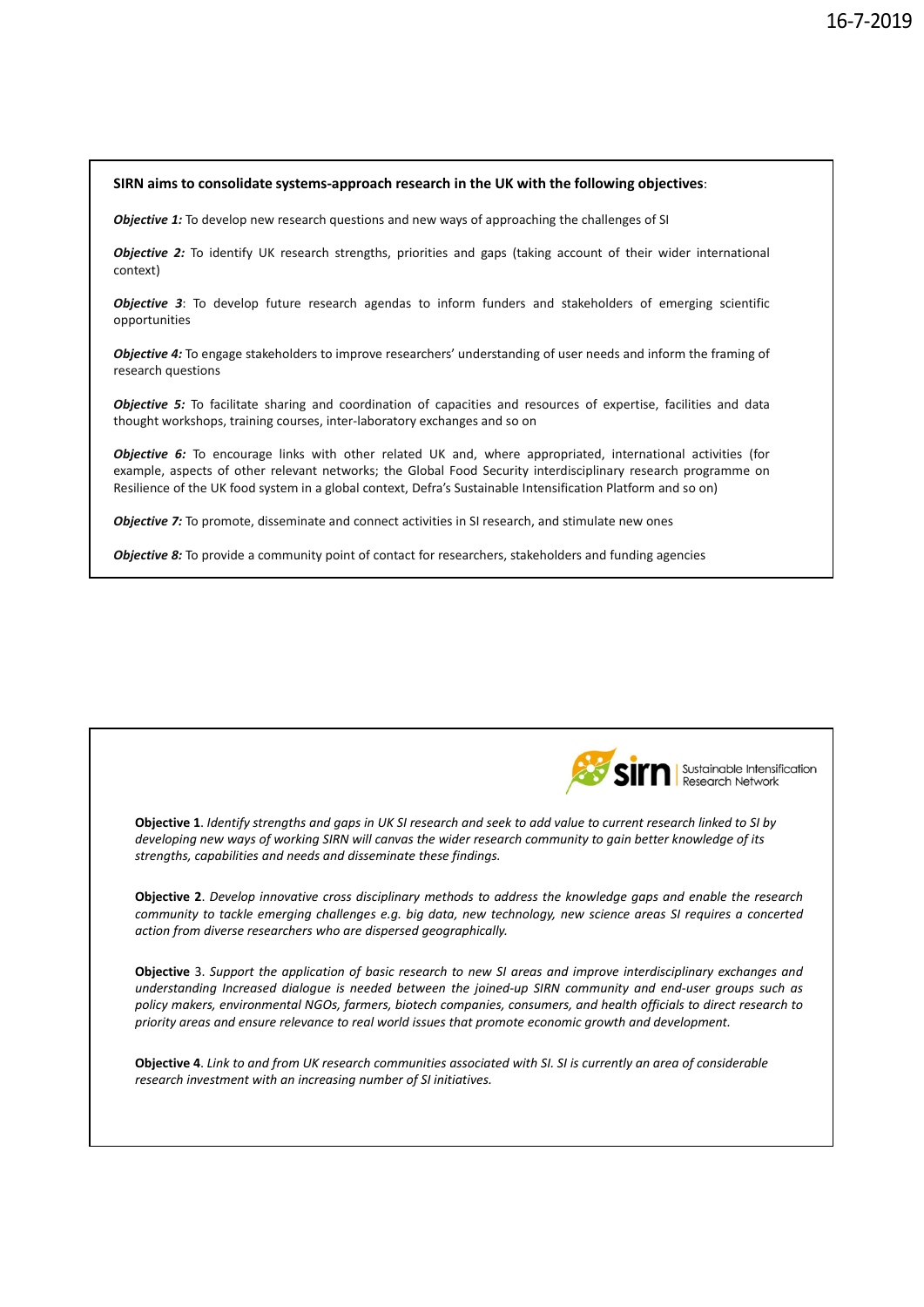

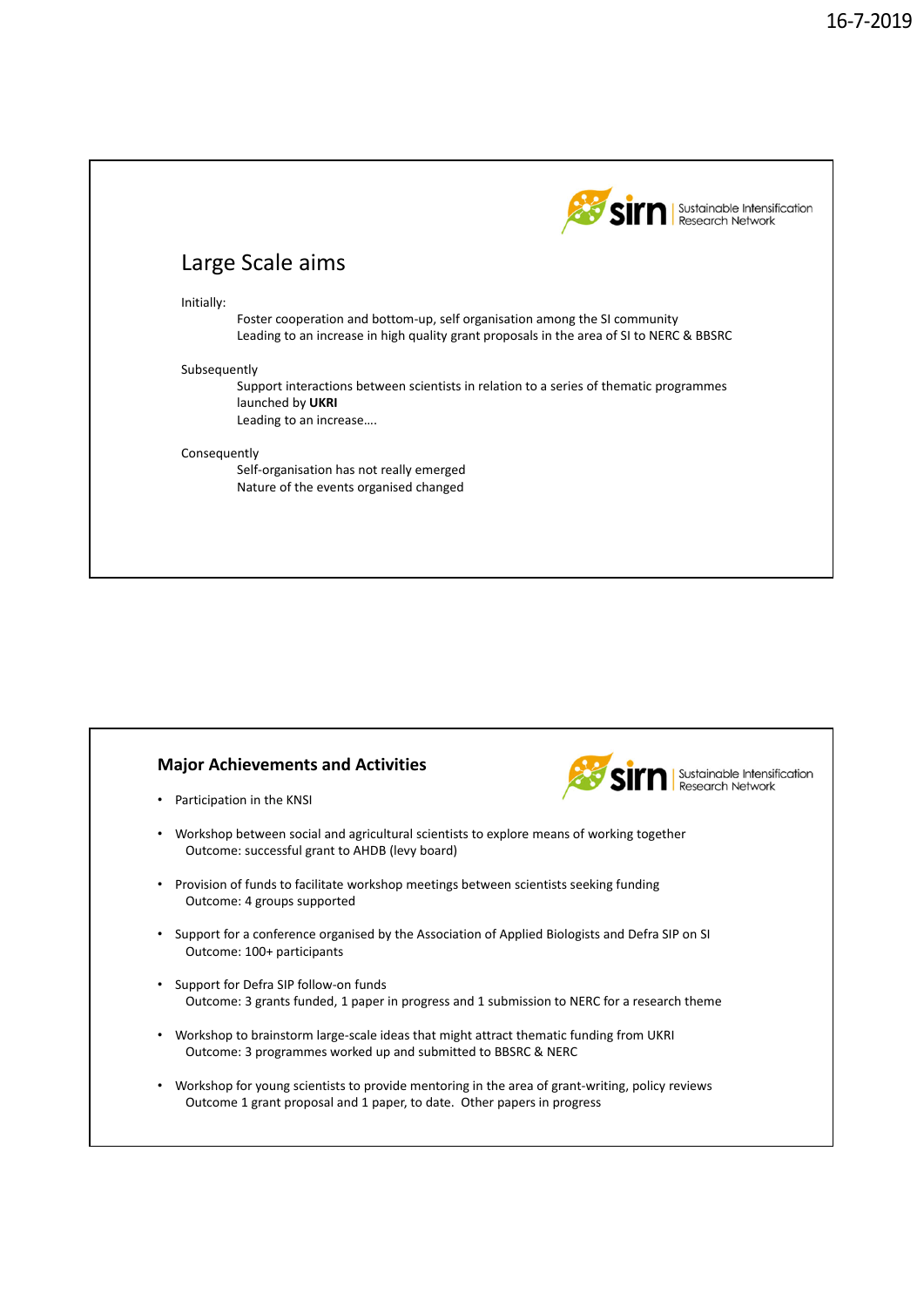

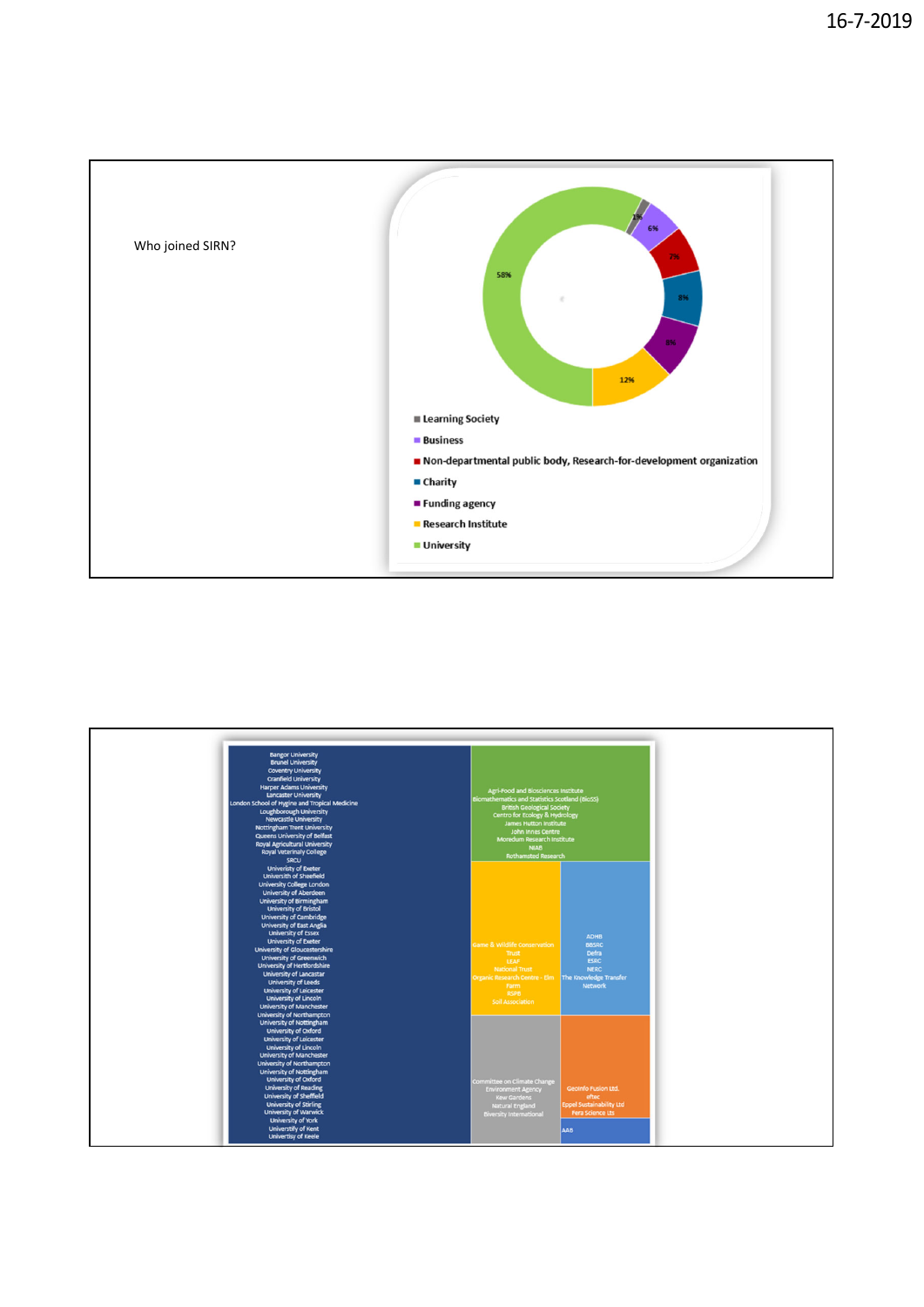| <b>Main (Large) Events</b> |                                                                                                                                                                                                     |    |
|----------------------------|-----------------------------------------------------------------------------------------------------------------------------------------------------------------------------------------------------|----|
| 2016                       | SIRN launch - Annual Conference                                                                                                                                                                     | 56 |
| 2017                       | BBSRC-led workshop, funded through the Global Challenges Research Fund (GCRF)                                                                                                                       | 50 |
|                            | SIRN workshop: What role can the social sciences play in Sustainable Intensification<br>research?                                                                                                   | 20 |
|                            | Sustainable Intensification conference in partnership with AAB and Defra-SIP                                                                                                                        | 80 |
| 2018                       | Sustainable Intensification workshop: Building on our Research Foundations in<br>partnership with BBSRC, Defra and NERC                                                                             | 56 |
|                            | SIRN support for planning meeting to discuss how can the existing SIP farm network<br>contribute to addressing SI issues                                                                            | 7  |
|                            | SIRN support for planning meeting to discuss ideas and strategies for developing a larger<br>project on optimising use of organic wastes in agricultural systems to achieve goals of SI             | 11 |
|                            | SIRN funded meeting to discuss better metrics for SI considering scalability and<br>temporality, in a diversity of farming contexts.                                                                | 6  |
|                            | SIRN funded meeting to bring together a multidisciplinary team of researchers to build<br>on synergies with the BBSRC/NERC funded ASSIST programme and BBSRC funded Soil to<br>Nutrition programme. | 11 |
| 2019                       | SIRN Horizon scanning event                                                                                                                                                                         | 23 |
|                            | SIRN and Valuing Nature joint workshop on Sustainable Intensification & Valuing Nature<br>in Dialogue: enabling researchers to work across environment                                              | 33 |

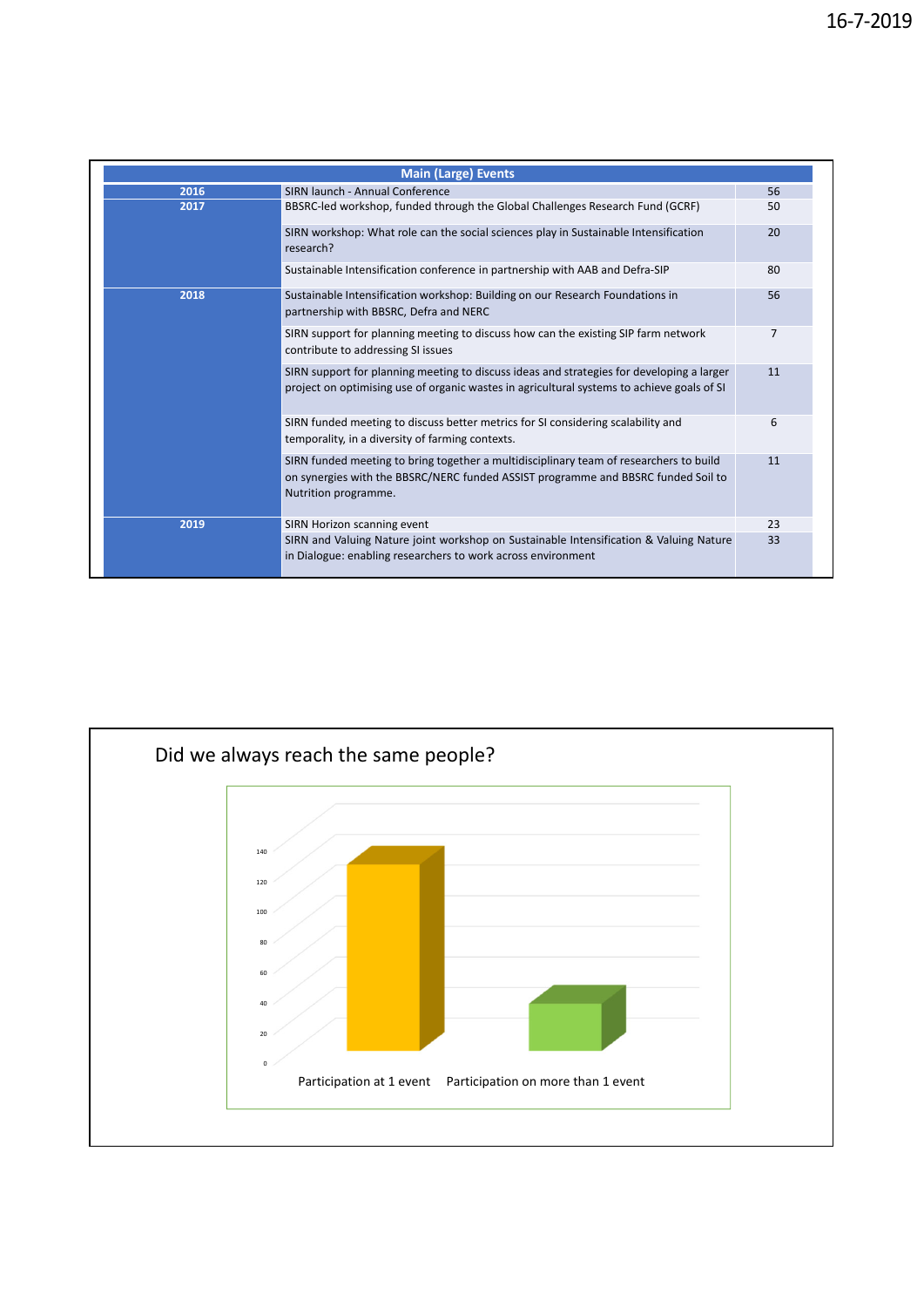## **Has 'sustainable intensification' had its day?**

Has been misunderstood. Has provoked a backlash (but) was never about producing more from less 4<sup>th</sup> pillar (quality of nutrition) increasingly evident



## **Is there a new term(s)?**

What aspects of SusAg are important: Holistic - Inclusive - Systems - Cooperative – Nutrition - Social

# **Expectations?**

NERC and BBSRC in particular were impressed by the added value that emerged within the molecular biology community as a result of GarNet. Here the molecular biology community came together to access reduced prices for sequencing by buying large volumes.

Having done so, the community discovered other communal benefits around shared platforms such as Arabadopsis. BBSRC hoped that SIRN might bring people together around shared platforms such as university farms. However, the scale/size and fixed nature of these platforms (people have to move rather than the resource) mean that these additional benefits have not accrued.

In contrast to SIRN, other networks received relatively generous funding. Nexus(£1.8M), VNN (5 years, £6.5M), STFC food network (3 years), GARNet (running since 2004) and have run their own calls for significant amounts of funding which they have been able to disburse. [Disappointment has been expressed on more than one occasion about the level of funding Defra was able to offer within SIRN event where SIRN's budget for all activities less still.]





Sustainable Intensification **Research Network** 

There are tensions between competitive funding and cooperative working. SIRN has moderated some of these, or at least opened doors to multidisciplinary research.

There has to be an incentive for researchers to move beyond a secure funding stream and expose themselves to the risk of peer-review by single-discipline experts whose individual red-lines together reduce the fundable space to zero [unachievable in an interdisciplinary project].

A future network might want to pay specific attention to this risk. That is to say, how to maintain rigour in reviewing interdisciplinary proposals without losing the novelty that comes from connecting research from different disciplines that taken singly, are off the leading edge.